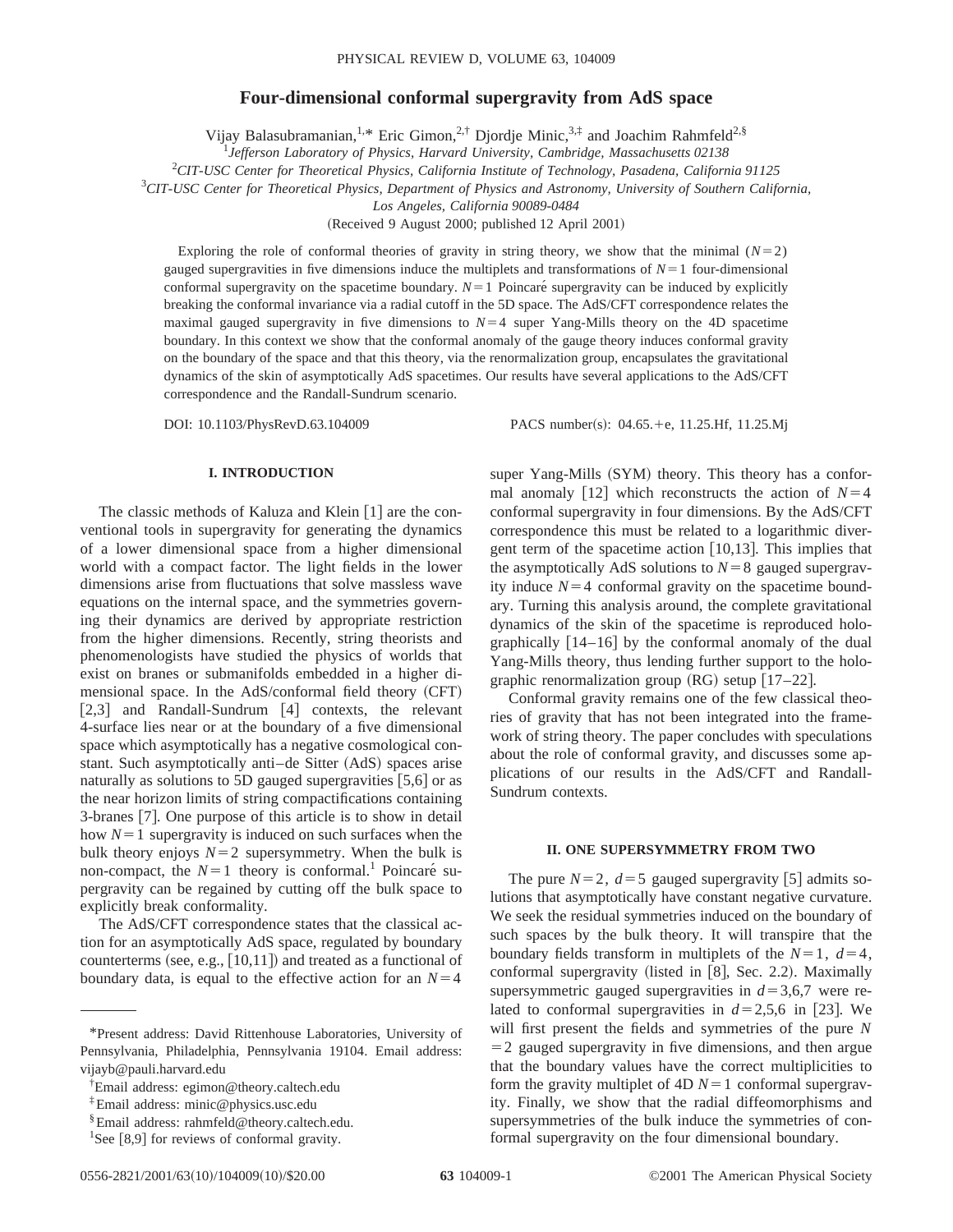## A.  $N=2$  gravity in five dimensions

The gravity multiplet of the minimal gauged supergravity in five dimensions consists of the funfbein  $\hat{e}_{\hat{\mu}}^{\hat{a}}$ , two gravitinos  $\hat{\psi}_{\hat{\rho}i}$ , and a gauge field  $\hat{A}_{\hat{\mu}}$ , where *i* = 1,2. The gravitinos are related by the pseudo-symplectic Majorana condition. A *U*(1) subgroup of the *SU*(2) automorphism group of the  $N=2$  algebra is gauged, and the field  $\hat{A}_{\hat{\mu}}$  serves as the corresponding gauge field. The Lagrangian of the theory is then given (up to four-fermion terms) by  $\lceil 5 \rceil$ 

$$
\hat{e}^{-1}\hat{\mathcal{L}}_{5} = -\frac{1}{2}\hat{R} - \frac{1}{2}\hat{\psi}^{i}_{\hat{\mu}}\hat{\gamma}^{\hat{\mu}\hat{\nu}\hat{\rho}}\hat{\mathcal{D}}_{\hat{\rho}}\hat{\psi}_{\hat{\rho}i} - \frac{3R^{2}}{32}\hat{F}_{\hat{\mu}\hat{\nu}}\hat{F}^{\hat{\mu}\hat{\nu}}
$$
\n
$$
- \frac{3i}{4R}\hat{\psi}^{i}_{\hat{\mu}}\hat{\gamma}^{\hat{\mu}\hat{\nu}}\hat{\psi}^{j}_{\hat{\nu}}\delta_{ij} + \frac{6}{R^{2}},
$$
\n
$$
- \frac{3iR}{32}(\hat{\psi}^{i}_{\hat{\mu}}\hat{\gamma}^{\hat{\mu}\hat{\nu}\hat{\rho}\hat{\sigma}}\hat{\psi}_{\hat{\nu}i}\hat{F}_{\hat{\rho}\hat{\sigma}} + 2\hat{\psi}^{\hat{\mu}i}\hat{\psi}^{i}_{i}\hat{F}_{\hat{\mu}\hat{\nu}})
$$
\n
$$
+ \frac{\hat{e}^{-1}}{6\sqrt{6}}c\hat{\epsilon}^{\hat{\mu}\hat{\nu}\hat{\rho}\hat{\sigma}\hat{\lambda}}\hat{F}_{\hat{\mu}\hat{\nu}}\hat{F}_{\hat{\rho}\hat{\sigma}}\hat{A}_{\hat{\lambda}}, \qquad (2.1)
$$

where *c* is a constant. Typically,  $N=2$  theories that are obtained in 5D by compactification of M theory on a Calabi-Yau threefold include additional hypermultiplets containing the moduli of the compact space, including the 5D dilaton. Likewise, the multiplets of the maximal  $N=8$  gauged supergravity can be decomposed in terms of an  $N=2$  gravity multiplet, along with some hypermultiplets and vector multiplets. All of these multiplets may be studied by methods similar to those used below to study the  $N=2$  gravity multiplet.

The normalization is chosen so that the vacuum is  $AdS_5$ space with radius *R*:

$$
ds^{2} = \frac{R^{2}}{r^{2}}(dx^{\mu}dx^{\nu}\eta_{\mu\nu} + dr^{2}).
$$
 (2.2)

Here,  $\mu$  = 0,1,2,3, and *r* is the radial direction with the spacetime boundary at  $r=0$ . For reference, in the notation of [5] our conventions are  $g = \frac{3}{4}$ ,  $P_0 = (4/R)\sqrt{\frac{2}{3}}$ ,  $V_1 = 1$ ,  $h_1$  $=(R/2)\sqrt{\frac{3}{2}}$  and  $h^1=1/h_1$ . Carets denote 5D objects, so that  $\hat{\mu} = 0, 1, 2, 3, 4$ , etc., and the signature is  $(- + + + +)$ . Also, the first part of the Latin alphabet is reserved for tangent space indices. The gauge covariant derivative is

$$
\left[\hat{\mathcal{D}}_{\hat{\mu}}(\hat{\omega})\hat{\psi}_{\hat{\nu}}\right]^i = \hat{D}_{\hat{\mu}}(\hat{\omega})\hat{\psi}_{\hat{\nu}}^i + \frac{4}{3}\hat{A}_{\hat{\mu}}\delta^{ij}\hat{\psi}_{\hat{\nu}j} \tag{2.3}
$$

in terms of  $\hat{D}_{\hat{u}}(\hat{\omega})$ , the standard covariant derivative:

$$
\hat{D}_{\hat{\mu}}(\hat{\omega})\hat{\psi}_{\hat{\nu}}^{i} = \partial_{\hat{\mu}}\hat{\psi}_{\hat{\nu}}^{i} + \frac{1}{4}\hat{\omega}_{\hat{\mu}}^{\hat{a}\hat{b}}\psi_{\hat{\nu}}^{i}.
$$
\n(2.4)

Finally, *i*, *j* indices are raised with the epsilon symbol:  $\psi^i$  $=\epsilon^{ij}\psi_i, \epsilon^{12}=1.$ 

The local supersymmetry variations are

$$
\hat{\delta} \hat{e}_{\hat{\mu}}^{\hat{a}} = \frac{1}{2} \hat{\epsilon}^{i} \hat{\gamma}^{\hat{a}} \hat{\psi}_{\mu i} \qquad (2.5)
$$
  

$$
\hat{\delta} \hat{\psi}_{\hat{\mu}}^{i} = \hat{\mathcal{D}}_{\hat{\mu}} (\hat{\omega}) \hat{\epsilon}_{i} + \frac{iR}{8} (\hat{\gamma}_{\hat{\mu}}^{\hat{\nu}\hat{\rho}} - 4 \hat{\delta}_{\hat{\mu}}^{\hat{\nu}} \hat{\gamma}^{\hat{\rho}}) \hat{\vec{F}}_{\hat{\nu}\hat{\rho}} \hat{\epsilon}_{i} + \frac{i}{2R} \hat{\gamma}_{\hat{\mu}} \hat{\delta}^{ij} \hat{\epsilon}_{j} \qquad (2.6)
$$

$$
\hat{\partial}\hat{A}_{\hat{\mu}} = \frac{i}{R}\hat{\psi}^i_{\hat{\mu}}\epsilon_i.
$$
 (2.7)

Here,

$$
\hat{\tilde{\omega}}_{\hat{\mu}\hat{a}\hat{b}} = \hat{\omega}_{\hat{\mu}\hat{a}\hat{b}} - \frac{1}{4} (\hat{\psi}_{\hat{b}}^i \hat{\gamma}_{\hat{\mu}} \hat{\psi}_{\hat{a}i} + 2 \hat{\psi}_{\hat{\mu}}^i \hat{\gamma}_{[\hat{b}} \hat{\psi}_{\hat{a}]\hat{i}})
$$
  

$$
\hat{\tilde{F}}_{\hat{\mu}\hat{\nu}} = \hat{F}_{\hat{\mu}\hat{\nu}} + \frac{i \sqrt{6}}{4} \hat{\psi}_{[\hat{\mu}}^i \hat{\psi}_{\hat{\nu}]\hat{i}}.
$$
 (2.8)

In order to study the boundary limit of these supersymmetry variations, we will also require the radial coordinate transformations, parametrized by  $\xi^r$ :

$$
\hat{\delta}_{\hat{\xi}} \hat{e}_{\hat{\mu}}^{\hat{a}} = \hat{\xi}^r \partial_r \hat{e}_{\hat{\mu}}^{\hat{a}} + \partial_{\hat{\mu}} \hat{\xi}^r \hat{e}_{r}^{\hat{a}} \tag{2.9}
$$

$$
\hat{\delta}_{\hat{\xi}} \hat{\psi}^i_{\hat{\mu}} = \hat{\xi}^r \partial_r \hat{\psi}^i_{\hat{\mu}} + \partial_{\hat{\mu}} \hat{\xi}^r \hat{\psi}^i_r \tag{2.10}
$$

$$
\hat{\delta}_{\xi}\hat{A}_{\mu} = \hat{\xi}^r \partial_r \hat{A}_{\mu} + \partial_{\mu} \hat{\xi}^r \hat{A}_r. \tag{2.11}
$$

In the boundary limit  $(r\rightarrow 0)$ , these equations will act as conformal transformations, which, together with the induced supersymmetries, will reproduce the symmetries of four dimensional conformal supergravity.

#### **B. Conformal supergravity multiplet**

To begin we must identify what we mean by the ''boundary degrees of freedom'' which enjoy the symmetries of 4D conformal gravity. The vacuum solution to the equations of motion of 5D gauged supergravity is  $AdS_5$  space, which is non-compact and only has a boundary in the conformal sense. In perturbation around this background, solutions to the equations of motion either vanish or diverge at infinity. (This is the familiar split into normalizable and nonnormalizable modes in the AdS/CFT correspondence  $(24!)$ . Here we will argue that a similar split holds for the fully non-linear equations of motion. The boundary fields are identified as the finite residue that remains after removing the scaling divergence of non-normalizable bulk fields. Notably, the non-chiral fermion of the bulk theory loses half its components in the process and becomes chiral. In this way, the boundary values of bulk fields realize the gravity multiplet of  $N=1$ ,  $d=4$  conformal supergravity.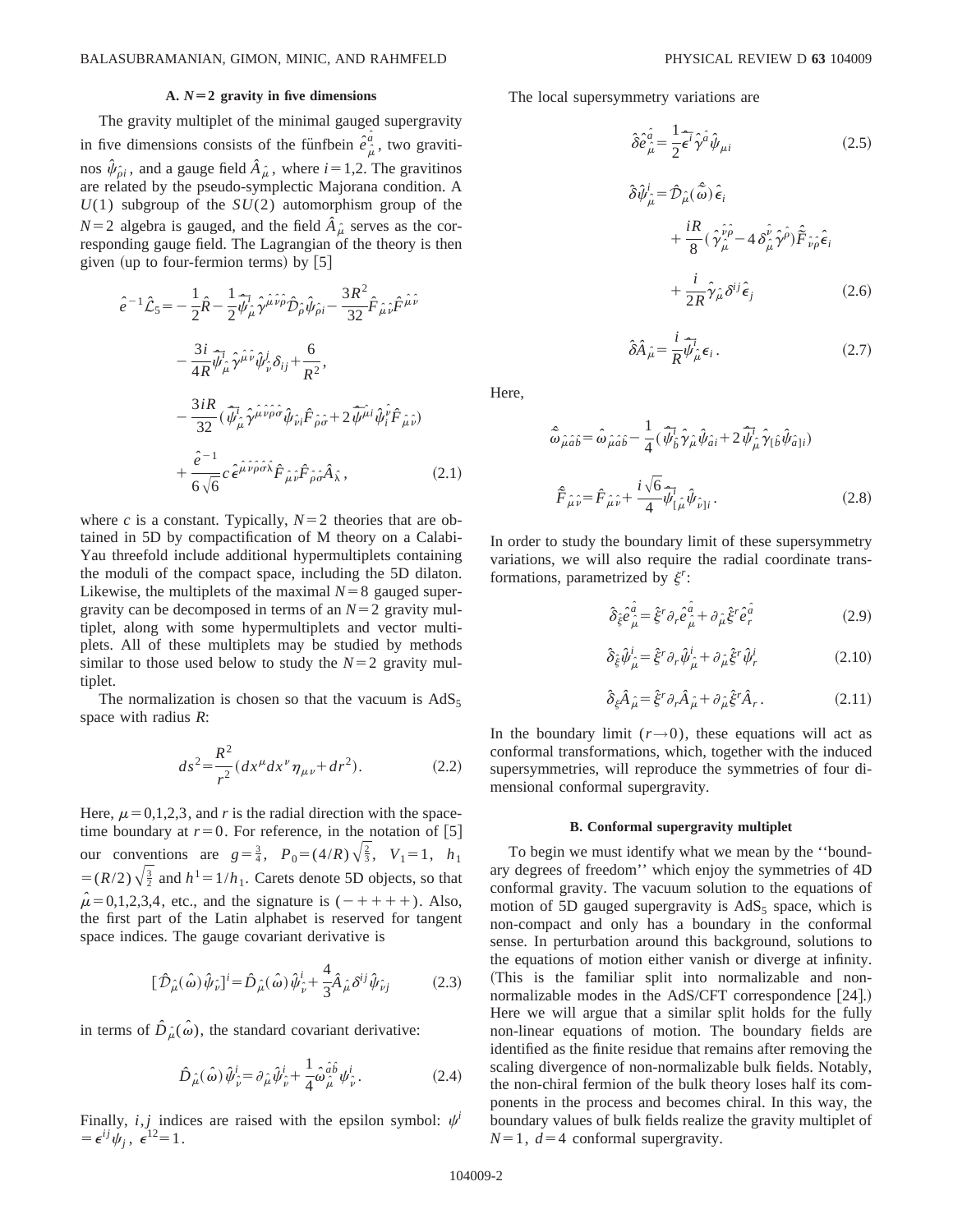To proceed, set  $\hat{\psi} = 0$  and  $\hat{A} = 0$ . Then Fefferman and Graham [26] have shown that near the boundary (at  $r=0$ ), a general solution to the equations of motion can be written as

$$
ds^{2} = \frac{R^{2}}{r^{2}}(dx^{\mu} dx^{\nu} g_{\mu\nu} + dr^{2})
$$
 (2.12)

where  $g_{\mu\nu} = g_{\mu\nu}^0(x) + O(r^2)$ . In the language of [24], the  $O(1/r^2)$  piece of the metric is the non-normalizable mode whose boundary value determines a conformal class of boundary metrics: the divergence at  $r=0$  is removed by multiplying the metric by any function scaling as  $r^2$  as  $r \rightarrow 0$ , giving  $\Omega(x)^2 g_{\mu\nu}^0(x)$  as the boundary value of the metric. Equivalently, different rates of approach to  $r=0$  at different boundary positions *x* yield a conformal factor  $\Omega(x)^2$ .

Hence, the radial diffeomorphisms  $(2.9)$  become conformal transformations of the boundary metric as  $r \rightarrow 0$  provided

$$
\hat{\xi}^r \equiv r\lambda_D. \tag{2.13}
$$

Such diffeomorphisms ''warp'' surfaces homeomorphic to the AdS boundary in the radial direction, producing different conformal factors in the limiting procedure that yields the boundary metric [25]. The  $1/r^2$  radial dependence of the leading term in the bulk metric determines that the boundary metric  $g^0_{\mu\nu}(x)$  has a conformal weight of 2. Similarly, we will see that the radial dependence of other bulk fields also determines their boundary conformal weight.

We choose  $g_{\mu\nu}^0$  as the representative of the boundary conformal class, and partially fix the local symmetries. Following existing examples constructed by Nishimura and Tanii in  $d=4,6,7$  [23], set

$$
\hat{e}^a_\mu(r,x) = \frac{R}{r} e^a_\mu(x) + O(1), \quad \hat{e}^a_r = e^r_\mu = 0, \quad \hat{e}^r_r = \frac{R}{r},\tag{2.14}
$$

$$
\hat{\psi}_r^i = 0,\tag{2.15}
$$

$$
\hat{A}_r = 0.
$$

 $(r$  is the radial tangent space index.) We will examine the linearized bulk equations of motion for  $\hat{A}_{\mu}$  and  $\psi$  in the above background and gauge, and then argue that the nonlinear couplings between these fields and the metric do not modify the asymptotic scaling of solutions.

First examine the *r* dependence of  $\hat{A}_{\mu}$ . Asymptotically, solutions to the equation of motion,

$$
\frac{1}{\sqrt{-\hat{g}}}\partial_{\hat{\mu}}(\hat{g}^{\hat{\mu}\hat{\nu}}\partial_{\hat{\nu}}\hat{A}_{\rho})=0, \qquad (2.16)
$$

are found by choosing  $\hat{A}_{\mu}$  to be independent of the radial direction,

and solving the resulting four-dimensional equation of motion. The radial diffeomorphisms  $(2.11)$  with a dilatation parameter  $\lambda_D$  as in Eq. (2.13) leave  $A_\mu$  invariant. So we find that the gauge field has zero weight under the boundary conformal transformations induced by radial diffeomorphisms.

Next we turn to the gravitino. After using Eqs.  $(2.14)$  the four- and five-dimensional spin connections become

$$
\hat{\omega}^{ar} = -\frac{1}{r}e^a,
$$
  
\n
$$
\hat{\omega}^{ab} = \omega^{ab},
$$
\n(2.18)

and the covariant derivatives reduce to

$$
\hat{D}_{\mu} = D_{\mu} - \frac{1}{2r} \gamma_{\mu} \gamma_{r}
$$
\n
$$
\hat{D}_{r} = \partial_{r}.
$$
\n(2.19)

To determine the decomposition of the gravitino we use the (linearized) gravitino equation of motion

$$
\hat{\gamma}^{\hat{\mu}\hat{\nu}\hat{\rho}}\hat{D}_{\hat{\nu}}\hat{\psi}_{\hat{\rho}i} - \frac{3i}{2R}\hat{\gamma}^{\hat{\mu}\hat{\nu}}\hat{\psi}_{\hat{\nu}}^j\delta_{ij} = 0.
$$
 (2.20)

This equation reduces, after using Eqs.  $(2.19)$ , to

$$
\gamma^{\mu\rho} \left( \delta_{ij} \partial_r - \delta_{ij} \frac{1}{r} - \frac{3i}{2r} \epsilon_{ij} \gamma_5 \right) \hat{\psi}_{\rho j} + \gamma^{\mu\nu\rho} D_{\nu} \gamma_5 \hat{\psi}_{\rho i} = 0
$$
\n(2.21)

where  $\gamma_5 \equiv \gamma^2$  squares to 1. Note that  $\hat{\gamma}^\mu = \hat{e}_a^\mu \gamma^a = (r/R)\gamma^\mu$ . These two equations can be diagonalized by introducing

$$
\hat{\Psi}_{\rho} \equiv \hat{\psi}_{\rho 1} + i \hat{\psi}_{\rho 2},\qquad(2.22)
$$

which satisfies

$$
\gamma^{\mu\rho} \left( \partial_r - \frac{1}{r} - \frac{3}{2r} \gamma_5 \right) \hat{\Psi}_\rho + \gamma^{\mu\nu\rho} D_\nu \gamma_5 \hat{\Psi}_\rho = 0. \quad (2.23)
$$

 $\Psi$  is then decomposed into a chiral and an anti-chiral component with respect to  $\gamma_5$ :

$$
\hat{\Psi}_{\rho}^{R} = \frac{1}{2} (1 - \gamma_{5}) \hat{\Psi}_{\rho}
$$
\n(2.24)

$$
\hat{\Psi}^{L}_{\rho} = \frac{1}{2} (1 + \gamma_5) \hat{\Psi}_{\rho}.
$$
\n(2.25)

The dominating solution to Eq.  $(2.23)$  is then given by

$$
\hat{\Psi}_{\rho}^{R} = \left(\frac{2R}{r}\right)^{1/2} \Psi_{\rho}^{R}.
$$
\n(2.26)

The radial dependence of  $\hat{\Psi}^R_\rho$  combines with the radial diffeomorphisms  $(2.11)$  and  $(2.13)$  to give a conformal weight of  $-1/2$  for the boundary value  $\Psi_{\rho}^{R}$ .

$$
\hat{A}_{\mu} = A_{\mu},\tag{2.17}
$$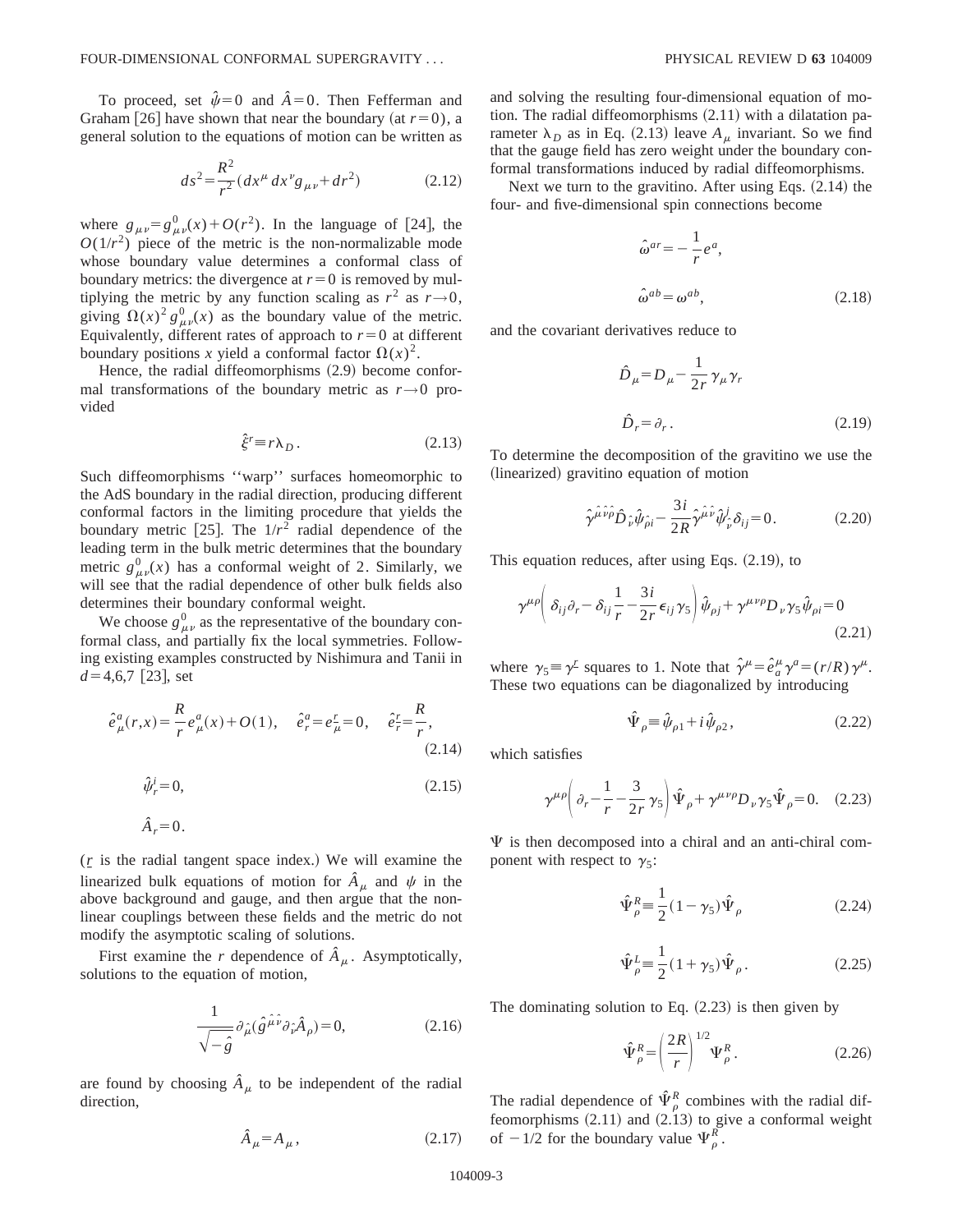It is important not to forget the constrained components of the gravitino  $\hat{\Psi}^L_{\rho}$ , as they enter the supersymmetry variations. Let

$$
\hat{\Psi}^{L}_{\rho} = (2Rr)^{1/2} \Phi^{L}_{\rho};\tag{2.27}
$$

then  $\Phi_{\rho}^{L}$  satisfies the following equation:

$$
4\,\gamma^{\mu\rho}\Phi^L_{\rho} = \gamma^{\mu\nu\rho} [D_{\nu}\Psi^R_{\rho} - D_{\rho}\Psi^R_{\nu}].\tag{2.28}
$$

This equation is solved by

$$
\Phi_{\rho}^{L} = \frac{1}{3} \gamma^{\nu} [D_{\nu} \Psi_{\rho}^{R} - D_{\rho} \Psi_{\nu}^{R}] + \frac{i}{12} \gamma_{5} \gamma^{\lambda} \epsilon_{\lambda \rho}^{\sigma} [D_{\sigma} \Psi_{\tau}^{R} - D_{\tau} \Psi_{\sigma}^{R}].
$$
\n(2.29)

It only remains to argue that the asymptotic scalings and resulting four dimensional conformal weights are unchanged when the non-linear couplings between all the fields are accounted for. Also, one has to ensure that the *Ansatz* for the  $5D$  metric in Eqs.  $(2.14)$  is consistent in the presence of non-trivial fields. After all, this was derived in  $[26]$  only for pure gravity with a cosmological constant.

First we turn to the vierbein. To see that the asymptotic behavior

$$
\hat{e}_{\mu}^{a}(x,r) = \frac{R}{r} e_{\mu}^{a}(x) + \text{subleading terms} \qquad (2.30)
$$

is consistent even with non-trivial fields we study the scalings of terms in the bulk action. If the cosmological constant dominates in the boundary limit, the Fefferman-Graham analysis which yielded Eq.  $(2.30)$  will continue to hold. By definition, the cosmological constant is *r* independent. Given the asymptotic form of the gravitino and gauge field that we have derived, it is easily verified that the kinetic, interaction and four-fermion terms of the  $N=2$  gravity action [Eq.  $(2.1)$ ] and [5]] scale to zero at least as fast as  $\sim r^2$  when  $r \rightarrow 0$ . Hence their contribution is subleading and the asymptotic scaling of the vielbein (or metric) survives the nonlinear interactions.

The same logic applies to the gravitino and the gauge field. With the scaling Ansätze we have made for all the fields, the leading behavior of the non-normalizable modes of the 5D gravitini is not altered when the full interaction terms are accounted for. Neither is the asymptotic behavior of the gauge field affected. Certainly, though, the non-linear terms in the equations of motion give rise to interactions between the various modes. This is precisely as expected conformal supergravity is not a free theory.

We have shown how to extract the boundary values  $(e_{\mu}^{a}, \Psi_{\mu}, A_{\mu})$  of the *N*=2 gauged supergravity multiplet  $(\hat{e}_{\hat{\mu}}^{\hat{a}}, \hat{\Psi}_{\hat{\mu}}^{\hat{i}}, \hat{A}_{\hat{\mu}})$  and argued that these fields transform with specific weights under the induced conformal transformations of the spacetime boundary. In particular, although the bulk gravitino is non-chiral, its boundary value is chiral. In fact,  $(e_{\mu}^{a}, \Psi_{\mu}, A_{\mu})$  is precisely the gravity multiplet of *N*  $=1$  conformal supergravity. It remains to show that even the supersymmetries of this  $N=1$  theory are induced on the spacetime boundary by the bulk transformations  $(2.5)$ – $(2.7)$ .

### **C. Conformal supergravity symmetries**

We have already shown that conformal transformations are induced on the spacetime boundary by bulk radial diffeomorphisms. To treat the induced supersymmetries (SUSY) we start with the funfbein. Define  $\hat{\epsilon} = \epsilon_1 + i \epsilon_2$ , and decompose the SUSY parameter  $\epsilon$  according to its chirality under  $\gamma_5$ . Following the analysis of the 5D gravitino, the two components should have appropriate scaling factors, so that

$$
\hat{\epsilon} = (2R)^{1/2} (r^{-1/2} \epsilon^R, r^{1/2} \eta^L) \tag{2.31}
$$

with  $\gamma_5 \epsilon^R = -\epsilon^R$ ,  $\gamma_5 \eta^L = \eta^L$ . As the divergent piece,  $\epsilon$  becomes the 4D supersymmetry parameter, whereas  $\eta$  parametrizes special supersymmetries. To leading order in *r*, we derive, from Eq.  $(2.5)$ ,

$$
\delta e_{\mu}^{a} = \frac{R}{2r} \hat{\epsilon}^{i} \gamma^{a} \hat{\psi}_{\mu i}
$$
  
\n
$$
= \frac{R}{2r} \hat{\epsilon} \gamma^{a} \hat{\Psi}_{\mu}
$$
  
\n
$$
= \bar{\epsilon}^{R} \gamma^{a} \Psi_{\mu}^{R} + O(r)
$$
  
\n
$$
= -\frac{1}{2} \bar{\Psi}_{\mu} \gamma^{a} \epsilon + O(r), \qquad (2.32)
$$

where we introduced Majorana spinors

$$
\chi = \begin{pmatrix} \chi^R \\ \chi^L \end{pmatrix}, \quad \text{with} \quad (\chi^R)^* = \epsilon \chi^L, \tag{2.33}
$$

with  $\epsilon = -i\sigma_2$ . This is nothing but the standard variation of the vierbein in four dimensions. Note that  $\eta$  decouples from the transformation of  $e^a_\mu$ .

Next, we turn to the gauge field. Using Eq.  $(2.7)$  gives

$$
\delta A_{\mu} = 2i(\bar{\Phi}^{L}_{\mu} \epsilon^{R} + \bar{\Psi}^{R}_{\mu} \eta^{L})
$$
  
=  $-i(\bar{\Phi}_{\mu} \gamma_{5} \epsilon - \bar{\Psi}_{\mu} \gamma_{5} \eta),$  (2.34)

which agrees with the transformation law given in  $[8]$ .

The analysis of the gravitino is more difficult since Eq.  $(2.6)$  is rather complicated. Fortunately, many terms drop out in the boundary limit. First of all,  $\hat{\delta}\hat{\Psi} \sim r^{-1/2}$ , so the term containing *F* vanishes, because it scales as  $r^{1/2}$ . Also, the difference between  $\hat{\omega}$  and  $\hat{\omega}$  disappears, because the bilinears in the gravitino scale with a higher power of *r*. One is left with

$$
\hat{\delta}\hat{\psi}_{\hat{\mu}}^i \sim \hat{\mathcal{D}}_{\hat{\mu}}(\hat{\omega})\hat{\epsilon}_i + \frac{i}{2R}\hat{\gamma}_{\hat{\mu}}\delta^{ij}\hat{\epsilon}_j, \qquad (2.35)
$$

where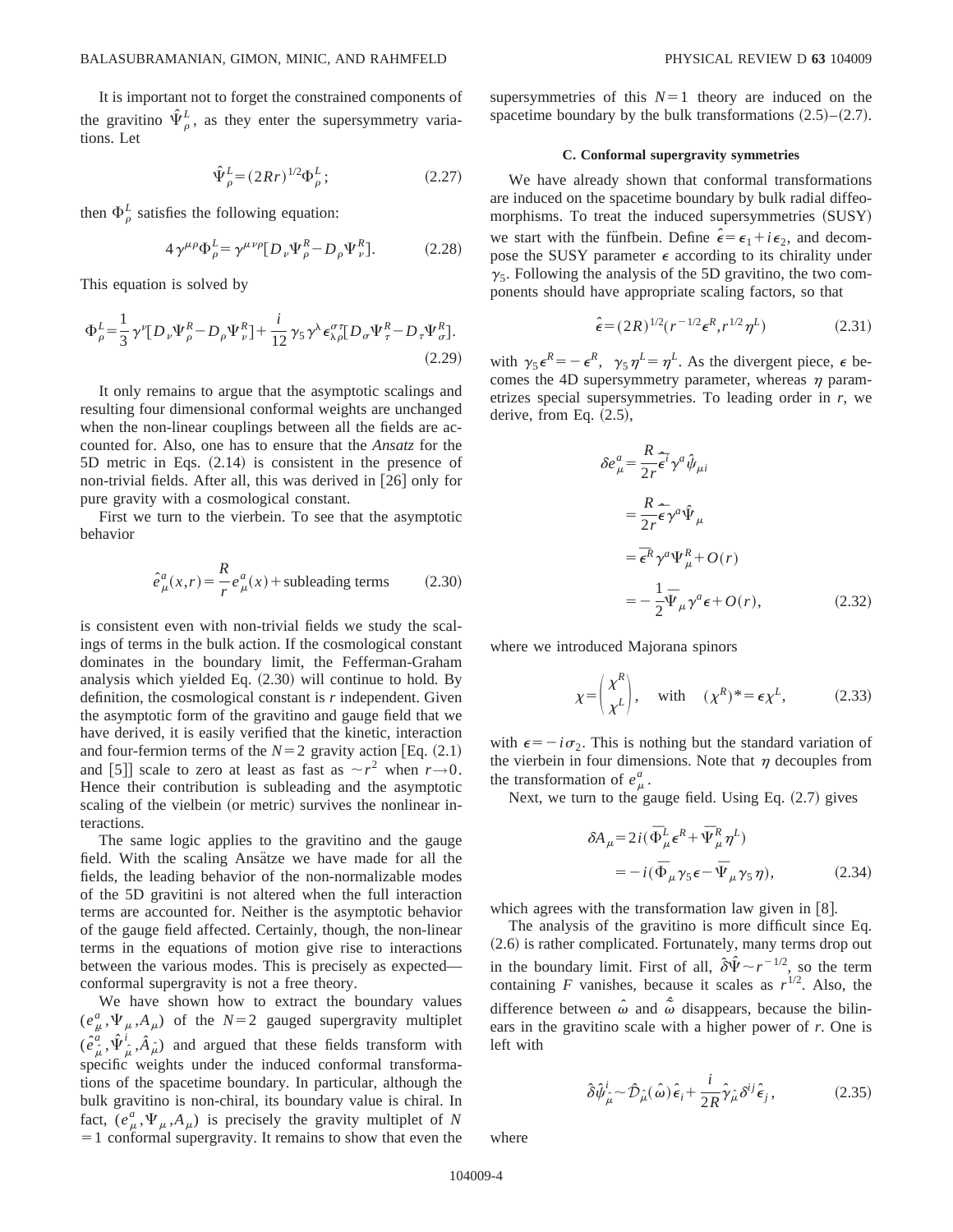$$
(\hat{\mathcal{D}}_{\hat{\mu}}\hat{\epsilon})^i = \hat{\mathcal{D}}_{\hat{\mu}}\hat{\epsilon}^i + \frac{3}{4}\hat{A}_{\hat{\mu}}\delta^{ij}\hat{\epsilon}_j.
$$
 (2.36)

With Eq.  $(2.22)$  this translates the chiral component of the gravitino to

$$
\delta \Psi^{R} = D_{\mu} \epsilon^{R} + \frac{3i}{4} A_{\mu} \epsilon^{R} - \gamma_{\mu} \eta^{L}, \qquad (2.37)
$$

implying

$$
\delta \Psi^{L} = D_{\mu} \epsilon^{L} - \frac{3i}{4} A_{\mu} \epsilon^{L} - \gamma_{\mu} \eta^{R}.
$$
 (2.38)

The last term in this expression has two origins. First, the relation between five- and four-dimensional covariant derivatives contains an extra term according to Eqs.  $(2.19)$ . Second, it can be shown that this term gives the same contribution as the last term in Eq.  $(2.35)$ .

We have shown in Eqs.  $(2.32)$ ,  $(2.37)$  and  $(2.34)$  that the 5D SUSY transformations reduce on the boundary to the residual transformations:

$$
\delta e_{\mu}^{a} = -\frac{1}{2} \overline{\psi}_{\mu} \gamma^{a} \epsilon
$$
  
\n
$$
\delta \Psi = \mathcal{D}_{\mu} \epsilon - \gamma_{\mu} \eta,
$$
 (2.39)  
\n
$$
\delta A_{\mu} = i (\overline{\Psi}_{\mu} \gamma_{5} \eta - \overline{\Phi}_{\mu} \gamma_{5} \epsilon),
$$

where

$$
\mathcal{D}_{\mu}\epsilon = D_{\mu}\epsilon - \frac{3i}{4}\gamma_5 A_{\mu}\epsilon.
$$
 (2.40)

These are precisely the transformations of  $d=4$ ,  $N=1$  conformal supergravity. This agrees well with the results of  $[27]$ where it was found that the  $AdS_5 \times S^5$  superisometries reduce to superconformal transformations on the boundary of the AdS space.

### **D. Summary**

We have shown that the gravity multiplet and symmetries of four-dimensional,  $N=1$  conformal supergravity are induced on the boundary of solutions to pure  $N=2$  gauged supergravity in five dimensions. Similarly,  $N=2k$  gauged supergravity in five dimensions can be related to 4-dimensional  $N=k$  conformal supergravity. It is worth asking whether the induced action on the spacetime boundary respects the conformal gravity symmetries. This action is generally divergent and requires regulation. The regulator may be chosen to preserve Weyl invariance, yielding an induced conformal theory of gravity. We will argue that if Weyl invariance is explicitly broken by, say, putting in a radial cutoff as in the Randall-Sundrum scenario, the action of 4D Poincaré gravity can be induced on the boundary.

# **III. CONFORMAL YANG-MILLS AND CONFORMAL GRAVITY**

In order to study the action induced on the spacetime boundary, it is convenient to work within the AdS/CFT correspondence with relates 4D,  $N=4$  conformal gravity and 5D,  $N=8$  gauged supergravity [2]. The conventional Lagrangian for Yang-Mills theory on a curved manifold (*L*  $=\sqrt{g}g^{mk}g^{nl}F_{mn}F_{kl}$  enjoys a generalization with local N  $=$  4 superconformal invariance (see the review  $[8]$  and the recent work of Liu and Tseytlin [9]).<sup>2</sup> For a single  $SU(N)$ vector multiplet  $(A_m, \psi_i, X_{ij})$ ,<sup>3</sup> the Lagrangian is

$$
L_{\text{SYM}} = -\frac{1}{4} (e^{-\phi} F^{mn} F_{mn} + C F^{mn} F^{*}_{mn}) - \frac{1}{2} \bar{\psi}^{i} \gamma^{m} D_{m} \psi_{i}
$$

$$
-\frac{1}{4} X_{ij} \left( -D^{2} + \frac{1}{6} R \right) X^{ij}
$$
(3.1)

$$
-X_{ij}F^{+mn}T_{mn}^{ij} + \mathcal{D}_{ij}^{kl} \bigg(X^{ij}X_{kl} - \frac{1}{6} \delta_k^i \delta_l^j |X|^2\bigg) + \cdots + \text{H.c.}
$$
\n(3.2)

The coupling constants  $g_{mn}$ ,  $\varphi = e^{-\phi} + iC$ , etc., are in superconformal representations that fill out the field content of  $\mathcal{N}=4$  conformal supergravity, but appear here as constant backgrounds rather than dynamical fields.

The effective action for the Euclidean field theory as a function of coupling constants is computed by integrating out the Yang-Mills fields, and gives a divergent part and a finite part:

$$
W(g_{mn}, \varphi, \dots) = \int \mathcal{D}A \, \mathcal{D}\psi \, \mathcal{D}X e^{-S_{SYM}} \equiv W_{\text{div}} + W_{\text{fin}}.
$$
\n(3.3)

The divergences that arise despite the conformal invariance of the theory are related to contact singularities in the definition of composite operators. Power law divergences can be cancelled by local counter-terms, but the effective action will contain a logarithmic divergence,  $W_{div}$ , associated with the four dimensional conformal anomaly.<sup>4</sup> Let us regulate this divergence by introducing a spatially uniform, covariant, Euclidean point-splitting cutoff: the end points of propagators in a Feynman diagram must be separated by a geodesic length exceeding some  $\epsilon$ . When  $\epsilon$  is very small this can be written

$$
g_{mn}(\mathbf{x})\Delta x^m \Delta x^n \ge \epsilon^2. \tag{3.4}
$$

<sup>&</sup>lt;sup>2</sup>This section begins by summarizing standard results regarding conformal Yang-Mills theory coupled to conformal gravity, as transmitted to recent audiences by Liu and Tseytlin  $[9]$ .

 $3i, j = 1,2,3,4$  are indices of the SU(4) *R* symmetry.

<sup>&</sup>lt;sup>4</sup>There are potential quartic and quadratic divergences which are proportional to an effective cosmological constant and the Ricci scalar of the manifold.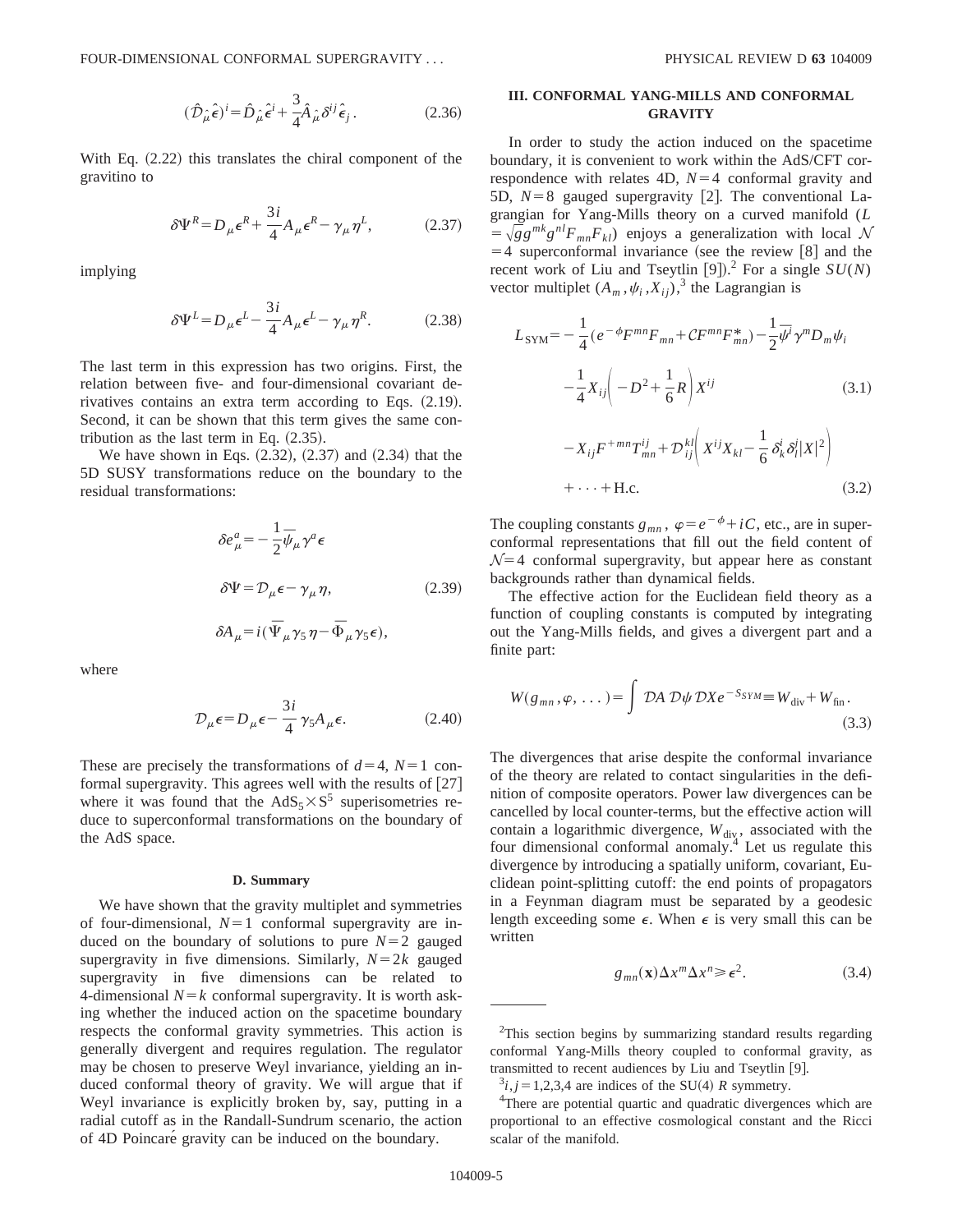$W_{div}$  diverges in the limit that  $\epsilon$  vanishes. The difference in actions computed for  $\nu$  vector multiplets, and with cutoffs  $\epsilon$ and  $\overline{\epsilon}$ , is<sup>5</sup>

$$
W_{div} = \frac{\nu}{4(4\pi)^2} \ln\left(\frac{\epsilon}{\epsilon}\right) \int d^4x \sqrt{g} L_{\text{CSG}} \tag{3.5}
$$

$$
L_{\text{CSG}} = C_{mnkl}C^{mnkl} - E + 4\left[D^2\varphi^*D^2\varphi\right]
$$

$$
-2\left(R^{mn} - \frac{1}{3}g^{mn}R\right)D_m\varphi^*D_n\varphi\Big] + \cdots.
$$
(3.6)

Here *C* is the Weyl tensor, *E* is the Euler invariant, and  $C^2$  $-E=2(R_{mn}R^{mn}-R^2/3)$ . *L*<sub>CSG</sub> is precisely the Lagrangian for four dimensional  $N=4$  conformal supergravity. [We will take  $v=N^2-1\approx N^2$  for an *SU(N)* Yang-Mills theory at large *N*.] Integrating out the Yang-Mills fields has "induced'' a Weyl invariant theory of gravity on the manifold.

Classically, the Lagrangian  $(3.2)$  is conformally invariant and is independent of the Weyl factor in the background metric—equivalently, the trace of the classical stress tensor vanishes. However, the logarithmic divergence in Eq.  $(3.6)$ results in an anomalous dependence on the Weyl factor of the metric and results in an anomalous trace in the stress tensor:

$$
T = \frac{\nu}{2(4\pi)^2} \bigg( R_{mn} R^{mn} - \frac{1}{3} R^2 + \cdots \bigg). \tag{3.7}
$$

The ellipsis denotes terms that appear when the other couplings in Eq.  $(3.2)$  such as  $\phi$ , *C*, etc., are spatially varying. In fact, the right hand side of Eq.  $(3.7)$  is proportional to the conformal supergravity Lagrangian  $(3.6)$ .

Accordingly, the finite part of the effective action *W* will contain an anomalous piece that depends on the Weyl factor of the metric and whose variation produces the trace  $(3.7)$ . Including the Weyl invariant piece  $W_{\text{inv}}$  gives the finite part of the action:

$$
W_{\text{fin}} = W_{\text{anom}} + W_{\text{inv}}.\tag{3.8}
$$

The Weyl invariant piece will be a series in even powers of  $\epsilon$  because the curvature invariants forming the metricdependent part of the action have dimension 2:

$$
W_{\text{inv}} = W_0 + \epsilon^2 W_2 + \epsilon^4 W_4 + \cdots. \tag{3.9}
$$

The higher order terms vanish as the cutoff is removed and are regularization scheme dependent.

The conformal anomaly on the other hand is essentially scheme independent, barring a term proportional to  $\nabla^2 R$  in Eq.  $(3.7)$  whose regularization-dependent coefficient we have set to zero. Having fixed this ambiguity,  $W_{\text{anom}}$  has a diffeomorphism invariant, but non-local, expression whose Weyl variation produces the anomaly  $(3.7)$  (see  $[12, 29, 25]$ . However, splitting the metric into a Weyl factor and a reference background,

$$
g_{ij} = e^{2\sigma} \overline{g}_{ij}, \qquad (3.10)
$$

yields a local expression for the dependence of  $W_{\text{anom}}$  on  $\sigma$  $[12,9]$ :<sup>6</sup>

$$
W_{anom} = -\frac{\nu}{2(4\pi)^2} \int d^4x \sqrt{\bar{g}} \left[ \left( \bar{R}_{mn}^2 - \frac{1}{3} \bar{R}^2 + 2 \bar{D}^2 \right) \times \varphi^* \bar{D}^2 \varphi + \cdots \right] \sigma + 2 \bar{G}^{mn} \bar{D}_m \sigma \bar{D}_n \sigma + 2 \bar{D}^m \sigma
$$

$$
\times \bar{D}_m \sigma \bar{D}^2 \sigma + (\bar{D}^m \sigma \bar{D}_m \sigma)^2 \right]. \tag{3.11}
$$

Here  $\bar{G}_{mn}$  is the Einstein tensor of  $\bar{g}_{mn}$  and the terms linear in  $\sigma$  in Eq. (3.11) are precisely the conformal supergravity action of the reference metric  $\overline{g}_{ij}$ . The trace of the stress tensor can be expressed in terms of  $\sigma$  and  $\bar{g}_{mn}$  as  $T=$  $-(e^{-4\sigma/\sqrt{\frac{a}{g}}})(\delta W/\delta\sigma)\big|_{\sigma=0}$  which reproduces Eq. (3.7). In fact, the divergent part of the effective action and the quadratic part of anomalous piece can be conveniently combined into a single, closed-form, non-local action.<sup>7</sup>

The logarithmic divergence and the related finite anomalous term are exact at 1 loop for  $N=4$  Yang-Mills theory (see the references in  $[9]$ ) and so we can reliably extrapolate the weak coupling results above to the large 't Hooft coupling, large *N* Yang-Mills theory which should be related to a classical gauged supergravity. According to the AdS/CFT correspondence, *W*, the effective action of the Yang-Mills theory as a functional of sources is equal to the classical action of the bulk gauged supergravity as a functional of boundary data. So we have just shown that to leading (logarithmic) order 5D  $N=8$  supergravity induces  $N=4$  conformal supergravity on the spacetime boundary. However, as we have seen, the effective action also contains finite anomalous and Weyl invariant terms. According to AdS/CFT, these terms should together reconstruct the dynamics of five dimensional  $N=8$  gauged supergravity.

Unfortunately, although parts of the finite, Weyl invariant part of the action  $[W_{fin} \text{ in Eq. (3.8)}]$  are fixed by the classic analyses of the conformal anomaly,  $W_{fin}$  also contains terms that are not under control in the strong coupling limit. For example, the power series in  $\epsilon$  in Eq. (3.9) could be greatly modified. So we will try to milk the anomaly for as much data as possible in reconstructing the bulk spacetime from field theory.

<sup>&</sup>lt;sup>6</sup>Note that the standard Riegert action employed here is potentially problematic in dimensions  $d > 2$  [29].

 $7$ See [12,29,9,25] and references therein.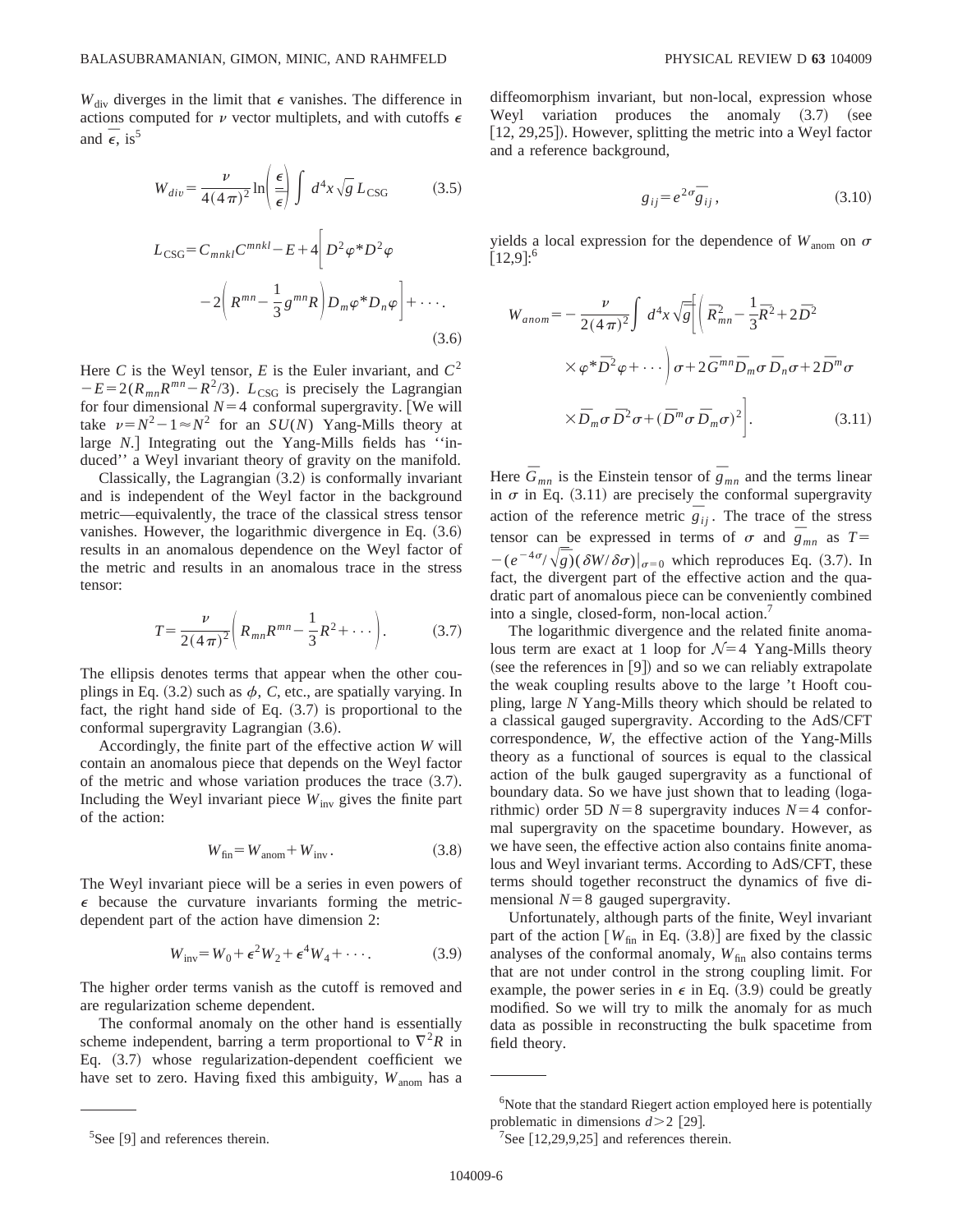#### **A. Anomaly and the renormalization group**

The renormalization group studies the transformation of the effective action *W* as a function of the cutoff  $\epsilon$ . The basic idea is that a change of the cutoff  $\epsilon \rightarrow \epsilon'$  is equivalent to a redefinition of the couplings  $g \rightarrow g'$  at fixed cutoff. The resulting effective variation of the couplings as a function of the cutoff is described by the RG equation.

For example, we will show that redefining the cutoff  $\epsilon$  in Eq. (3.4) by a spatially varying factor  $e^{\lambda(x)}$  is equivalent, to leading order in  $\epsilon$ , to re-scaling the metric by a Weyl factor:

$$
g_{mn} \Delta x^m \Delta x^n \ge \epsilon^2 e^{2\lambda(x)} \Rightarrow \tilde{g}_{mn} \Delta x^m \Delta x^n \ge \epsilon^2 \quad (3.12)
$$

$$
\tilde{g}_{mn} \equiv e^{-2\lambda(x)} [g_{mn} + \nabla_m V_n(\mathbf{x}, \epsilon) + \nabla_n V_m(\mathbf{x}, \epsilon)]. \quad (3.13)
$$

Here we have permitted general  $\epsilon$ -dependent diffeomorphisms of the manifold generated by the vector field  $V^i(\mathbf{x}, \epsilon)$ since these are symmetries of the theory.

When  $\lambda$  is constant it is easy to show the equivalence in Eq.  $(3.12)$  for the leading terms in the effective actionnamely, the anomalous and logarithmic pieces. Re-scaling  $\epsilon$ by  $e^{\lambda}$  shifts the logarithmic divergent term  $(3.5)$  by  $\lambda \nu/4$ (4 $\pi$ )<sup>2</sup> times the conformal supergravity action. The same shift is produced in the  $W_{\text{anom}}$  by re-scaling the metric by  $e^{-2\lambda}$ . However,  $W_{\text{div}}$  is left invariant by a Weyl re-scaling of the metric as long as the other fields in the conformal gravity Lagrangian  $(3.6)$  are also re-scaled by their Weyl weights. For example, the scalar  $\varphi$  has weight zero and therefore remains invariant. So when  $\lambda$  is constant, a change in the cutoff can be traded, in the leading terms of the effective action, for a Weyl re-scaling of the metric and a corresponding re-scaling of all the couplings in Eq.  $(3.2)$  by their Weyl weights. However, the cutoff dependence of the Weyl invariant finite terms  $(3.9)$  implies that keeping the entire action invariant will require more than a Weyl transformation of the fields—in the perturbative limit, the couplings have to be corrected at each order in  $\epsilon$  to keep the entire effective action invariant. These higher order corrections cannot be reliably extrapolated to the strong coupling limit, but non-renormalization of the conformal anomaly guarantees that as  $\epsilon \rightarrow 0$ , the equivalence (3.12) is valid.

It is a little harder to argue that this is still the case for a spatially varying cutoff, because the action  $(3.5)$  is explicitly computed for a constant cutoff. Instead, examine the origin of divergences and the anomaly in logarithmic singularities that occur when two points in a Feynman diagram approach each other closely. The cutoff in Eq.  $(3.12)$  restricts the proximity of such points by placing a lower bound on the size of vectors  $\Delta X^m$  in the tangent space at **x**. Re-scaling the cutoff increases the bound on  $\Delta X^m$ . Since the classical Lagrangian in Eq.  $(3.2)$  is both Weyl and diffeomorphism invariant, the Feynman diagrams are not changed by a combined re-scaling of the metric as in Eq.  $(3.13)$  and the other couplings by the appropriate Weyl weights. The only effect of this redefinition of couplings with a fixed small cutoff  $\epsilon$  is to re-scale the bound on the size of vectors  $\Delta X^m$  measuring separation between nearby points in the Feynman diagram integrations. In

other words, at the level of the diagrammatic computation of the logarithmic divergent part of the effective action, a small spatially varying cutoff can be directly traded for a Weylrescaled metric as in Eq.  $(3.12)$ . The anomalous terms in the action can be deduced from this following  $[12]$ . In this argument, it is essential that we understand the cutoff  $\epsilon$  to be both small and slowly varying—Eq.  $(3.12)$  is a covariant cutoff only under these conditions.

We have just argued that that a small, slowly varying cutoff can be traded for a redefined metric in a way that leaves the sum of the logarithmic divergent and anomalous terms in the action invariant. The other couplings appearing in the effective action are also re-scaled according to their Weyl weights; e.g., the scalar  $\varphi$  has weight 0 and remains invariant.

In fact, knowing the trace anomaly  $(3.7)$  of the theory fixes the anomalous part of the action and the logarithmic divergence up to Weyl invariant terms. First, it is possible to integrate the trace anomaly to find a diffeomorphism invariant action that varies to the anomaly  $[12,29,25]$  (also see the references in  $[9]$ . This action is not unique—any local or non-local Weyl invariant may be added to it without changing the trace anomaly  $\left[29,25\right]$  and other methods are required to determine these terms. Then, reversing the logic above we can infer the presence of a divergence logarithmic in the cutoff.

In essence, integrating out the Yang-Mills theory has ''induced'' a Weyl-invariant gravitational action on the manifold. According to the AdS/CFT correspondence, and in parallel with Sec. II, this action must also be induced by the bulk  $N=8$  gauged supergravity. Below we will see how far we can go towards showing this directly from the bulk perspective.

### **B. Gravity description**

Happily, the on shell massless fields of five dimensional  $N=8$  gauged supergravity have precisely the multiplicities of the couplings in Eq.  $(3.2)$ , and transform in the same way under the asymptotic (super-conformal) symmetry group of the gravitational theory [8,30]. Following the AdS/CFT prescription we should compare the classical action for the 5-dimensional supergravity as a functional of boundary data to the Yang-Mills effective action *W*.

The cutoff length scale  $\epsilon$  that appears in the field theory effective action is related to radial positions in the bulk space [15–19]. Indeed, when  $\epsilon$  is small and slowly varying as a function of boundary positions  $x$ , it can be directly identified with a radial cutoff  $[17,19,25]$ . The field theory scheme dependence of choosing spatially varying cutoffs  $\epsilon(x)$  is directly related to truncations of the bulk space by ''wavy'' surfaces parametrized as  $r(x) = \epsilon(x)$  in the coordinates  $(2.12)$ . All of these surfaces are related by five dimensional diffeomorphisms, and the metric induced on them is given precisely by Eq.  $(3.13)$   $[25]$ . In other words, diffeomorphisms of the 5D spacetime are directly related to a choice of RG scheme for the dual field theory.

Henningson and Skenderis  $[10]$  showed that the gravitational terms in the 5D action contain quartic and quadratic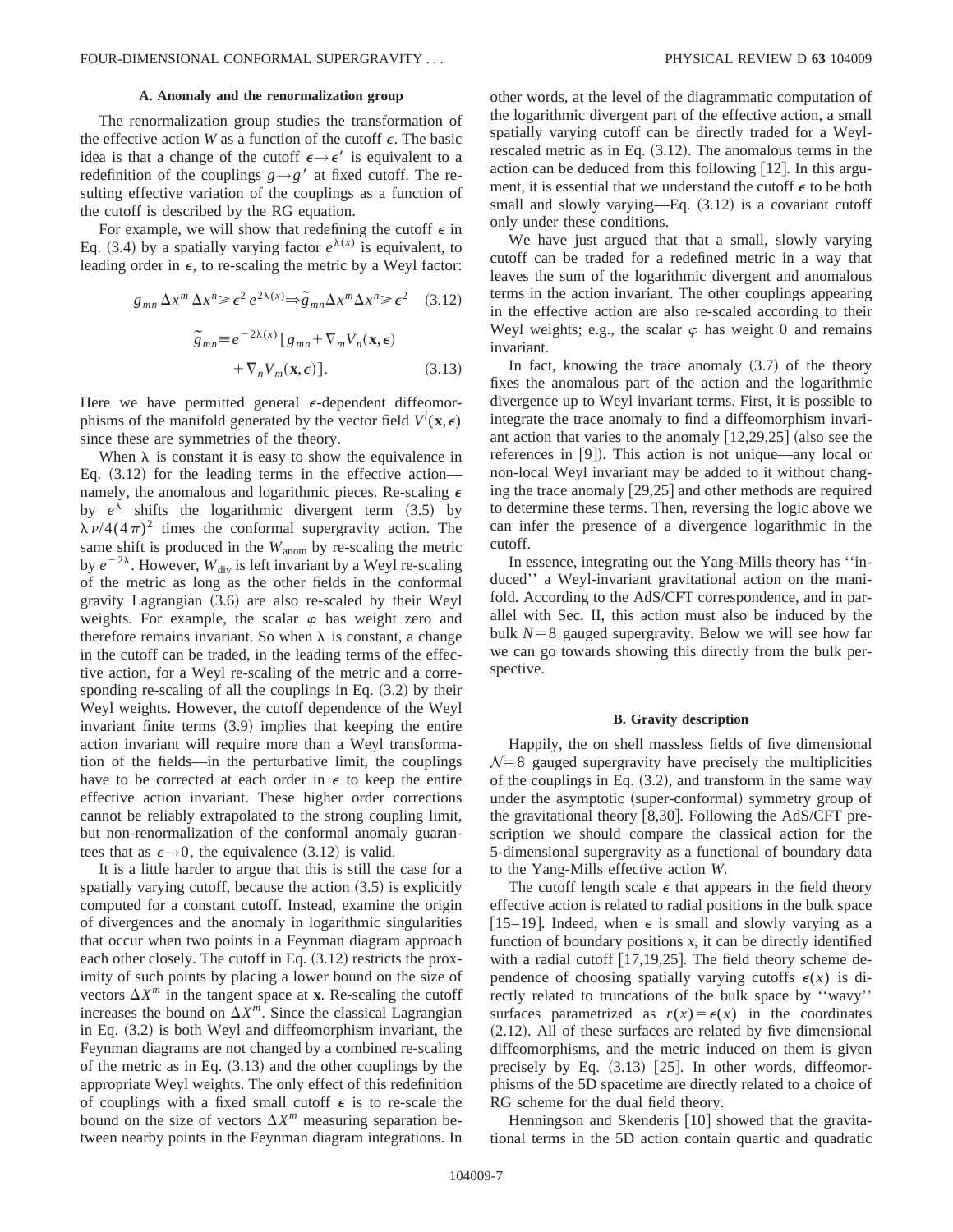divergences and a logarithmic divergence equal to the gravitational terms in Eq.  $(3.5)$ . It was shown in  $[10,11]$  that the power law divergences could be canceled by local boundary counterterms in the gravitational action. The leading piece of the bulk action as a functional of boundary data is then the logarithmically divergent term equal to the gravitational part of the four dimensional conformal anomaly.8 The results of  $[25]$  imply that this analysis continues to hold for a general foliation of the bulk spacetime by ''wavy'' cutoff surfaces. In other words, the leading gravitational terms in the five dimensional action exactly reproduce a conformally invariant action for boundary gravity as implied by the Yang-Mills conformal anomaly. In fact, these leading terms arise from the action accumulated by the divergent behavior of the metric near the boundary of the bulk space; finite energy excitations contribute subleading terms because, as implied by the results of  $[11]$ , they contribute to finite parts of the action. So we learn that the complete gravitational dynamics of the skin of an asymptotically  $AdS_5$  space is contained the in the fourdimensional conformal anomaly.

The above discussion was carried out purely for the gravitational terms in the bulk and boundary actions. However, it is expected that inclusion of the scalars, fermions and gauge fields of 5D  $N=8$  supergravity would induce the full  $N=4$ conformal supergravity action on the boundary of the space. In the previous section we showed that 5D,  $N=2$  gauged supergravity induces the symmetries of  $N=1$  superconformal gravity on the boundary. Here we expect (although it is technically much harder to show) that the symmetries of *N*  $=4$  conformal gravity are induced on the boundary. Given these symmetries, transformations of the gravitational terms  $(C^2 - E)$  are expected to give the remaining terms of the *N*  $=$  4 conformal gravity Lagrangian.

## **C. Summary**

We have used the AdS/CFT correspondence to argue that  $N=4$  conformal gravity is induced on the 4-dimensional boundary of solutions to 5-dimensional  $N=8$  gauged supergravity. Turning things around, we have also argued that the 4D conformal anomaly encapsulates the gravitational dynamics of the skin of asymptotically  $AdS_5$  spaces. Conformal gravities also exist in odd dimensions where there is no conformal anomaly. In these situations which arise, for example, in the  $AdS_4/CFT_3$  correspondence, the bulk action does not have a logarithmic divergence and must induce a finite conformally invariant action on the boundary.

### **IV. DISCUSSION THE ROLE OF CONFORMAL GRAVITY**

To summarize, we have demonstrated, with an explicit mapping of symmetry actions, how  $N=2$  gauged supergravity in the bulk of AdS space induces  $N=1$  conformal supergravity on a boundary surface. The explicit breaking of Weyl symmetry involved in restricting to a cutoff surface will only add small perturbations to this scheme if we keep the surface

near the boundary of AdS. With additional algebraic complexity a similar induction of  $N=4$  boundary conformal supergravity should follow from bulk  $N=8$  gauged supergravity. This is also well motivated from our discussion of the anomaly structure of  $N=4$  SYM theory. Below we will argue that when we use boundaries far inside AdS, Weyl symmetry is strongly broken and the boundary theory is no longer conformal. In this situation, which is exploited in the Randall-Sundrum model, the induced gravity is only Poincaré invariant.

## **A. Supersymmetric counterterms and holographic RG flows**

Our results regarding  $N=2$  gauged supergravity have notable applications to the derivation of supersymmetric boundary counterterms for AdS gravity and holographic RG flows derived from the resulting regulated actions.

It has been shown that the power law divergences in the action and stress tensor of a space that is asymptotically locally AdS can be eliminated by the introduction of intrinsic boundary counterterms [11]. These methods avoid various ambiguities and technical difficulties associated with other methods in classical gravity for computing the action and conserved charges of a space. Using the induced  $N=1$ SUSY boundary transformations that we have derived, one could compute the counterterms for the entire gravity supermultiplet by transforming the gravitational counterterms of  $[11]$ .

Also, the AdS/CFT correspondence states that the classical action for the bulk space, regulated by these boundary counterterms and seen as a functional of boundary data, is equal to the effective action for an  $N=1$  SYM theory that is conformal in the ultraviolet. This theory has a conformal anomaly which, in addition to the familiar Weyl tensor squared and Euler invariant contributions ( $C^2 - E$ ), includes terms involving scalars and fermions. By the AdS/CFT correspondence, this must be equal to a logarithmic divergent term of the 5D spacetime action. Acting on  $C^2 - E$  with the explicit  $N=1$  superconformal transformations that we have identified will yield the complete strong coupling supersymmetric conformal anomaly of the dual  $N=1$  SYM theory.

In Sec. III A we discussed the matching between field theory cutoffs and radial positions in the bulk space. This is the basis of the holographic renormalization group  $(17-19)$ . By matching the bulk  $N=2$  SUSY with the boundary  $N$  $=1$  SUSY for the theory at each length scale of a given renormalization flow, our methods can also provide useful tools for the holographic analysis of Shifman-Vainshtein relations between supersymmetric beta functions.

# **B.** Induced Poincaré gravity: The  $N=1$  supersymmetric **Randall-Sundrum model**

Thus far we have discussed how Weyl-invariant gravity is induced on the boundary of spaces governed by gauged supergravity. Our considerations are also relevant to analyses of Randall-Sundrum models where the standard model is attached to a domain wall in five dimensional AdS space on which four dimensional Poincaré invariant gravity has been

 ${}^{8}$ In [28] this analysis was extended to dilatonic gravity. localized [4].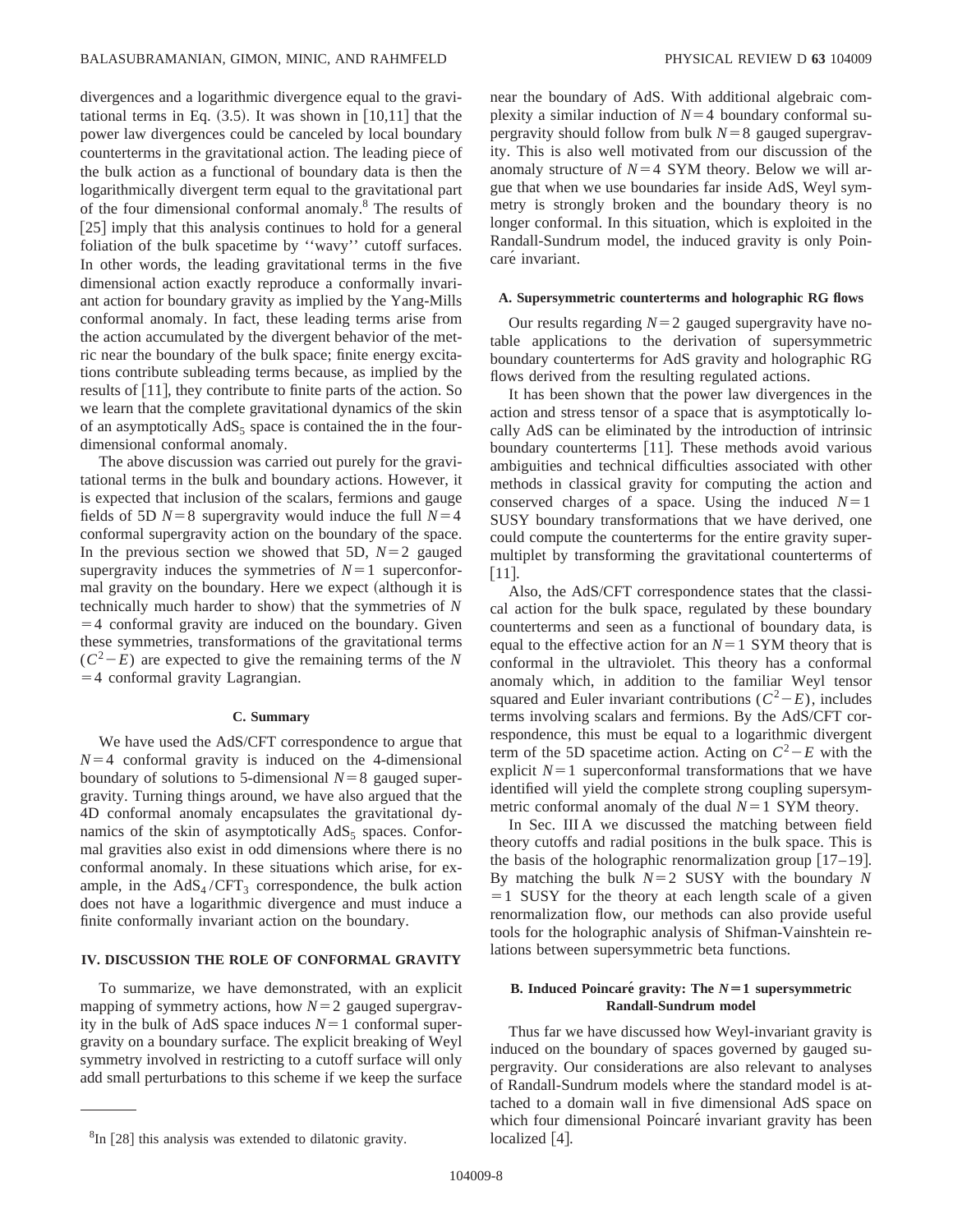We showed in Sec. II that radial diffeomorphisms of five dimensional gauged supergravity induce Weyl transformations of the surfaces homeomorphic to the spacetime boundary. If Weyl symmetry is maintained as a residual symmetry on such surfaces, the induced gravitational action is conformally invariant (up to an anomaly). In other words, in the computation of the on-shell bulk supergravity action the counterterms  $[11]$ , which make the bulk action finite, also precisely cancel induced boundary quantities that break the residual Weyl symmetry such as the Einstein-Hilbert and cosmological terms. Weyl invariance is nevertheless broken anomalously as in Sec. III by the radial cutoff dependence of a logarithmic divergence which cannot be canceled.

However, in situations like the Randall-Sundrum scenario  $[4]$ , Weyl invariance is explicitly broken by the choice of a fixed radial position in AdS space where a brane is placed. In this case, there is no reason to pick a regulation scheme such as  $[11]$  which preserves the residual Weyl symmetry. Indeed, the Einstein-Hilbert counterterm in  $[11]$  can be ignored completely, allowing the bulk to induce Poincaré invariant gravity on fixed-radius surface. Then, the results of Sec. II can be used to study the  $N=1$  supersymmetric structure induced by the bulk theory. However, the residual  $N=1$  supersymmetry still forbids the appearance of a cosmological constant. This reasoning also applies to extended supersymmetry. An *N*  $=2k$  supersymmetric bulk supergravity extension of the Randall-Sundrum model will "induce" an  $N=k$  Poincaré supergravity on the wall (see also  $[31]$ ).

### **C. Dynamical conformal gravity?**

In this paper we have discussed the appearance of conformal gravity at the boundary of spaces governed by gauged supergravity. The fields that appeared in this discussion were the boundary values of non-normalizable bulk modes that appear in asymptotically AdS spaces [24]. These modes cannot fluctuate unless the space is truncated at a finite radius, because their action is infinite if the bulk is non-compact. Therefore, the conformal gravity induced on the boundary of AdS space is not dynamical. Equivalently, as discussed in Sec. III, conformal gravity appears from the AdS/CFT perspective as the effective action of a field theory and is a functional of sources. Such effective actions do not describe dynamical theories—they are merely generating functions for correlators and should not be varied to compute equations of motion.

However, if the bulk space is cut off at a finite distance, the (formerly) non-normalizable modes that we have used to induce conformal gravity will have finite actions. Therefore they will be able to fluctuate. This suggests that they should become actual dynamical fields on the cutoff surface, and that dynamical conformal gravity is the effective theory observed by an experimentalist placed on a surface of fixed radius near the boundary of an asymptotically AdS space.<sup>9</sup> A sigma model of closed strings in AdS space presumably includes world sheets with boundaries attached to the spacetime boundary. Such string configurations are the natural sigma model analogues of the non-normalizable modes. It would be natural to expect that they are responsible for inducing dynamical conformal gravity on surfaces near an AdS boundary.

The matter is subtler from the perspective of the dual CFT. In the large *N* limit, we usually equate the SYM effective action with a path integral over bulk supergravity fields subject to boundary conditions on the AdS boundary. These boundary conditions are implemented by choosing a nonnormalizable mode background. Regulating the SYM theory is equivalent to cutting off the AdS space at some finite distance. At this cutoff surface, the values of supergravity fields are cannot be fully fixed and should be integrated over. Since boundary values of the supergravity modes correspond to sources in the SYM theory  $[24]$ , it would seem that in the regulated SYM effective action we must integrate over both the fields and the sources, including the superconformal gravity multiplet. The resulting path integral is not a functional of the sources anymore, but rather a functional of the initial and final states. Hence, it would compute an *S* matrix for the modified CFT. As the cutoff  $\epsilon \rightarrow 0$  in this modified path integral, we require that the sources become frozen. This suggests an interesting perspective: the cutoff  $\epsilon$  in some sense translates to an effective  $\hbar$  for field theory sources within the AdS/CFT correspondence.

### **ACKNOWLEDGMENTS**

We have enjoyed discussions with R. Corrado, B. de Wit, J. de Boer, P. Hořava, H. Ooguri, K. Pilch, L. Randall, S. Rey, K. Sfetsos, K. Stelle, E. Witten and especially A. Tseytlin. V.B. was supported by the Harvard Society of Fellows, the Milton Fund of Harvard University and by NSF grant NSF-PHY-9802709. E.G. and J.R. were supported by DOE grant DE-FG03-92ER40701 and the Caltech Discovery Fund. D.M. was supported by DOE grant DE-FG03- 84ER40168, and thanks the University of Illinois at Chicago for hospitality during the final part of this project.

 $^{9}$ Dynamical gravity on the brane was also considered in [32].

- [1] T. Kaluza, Sitzungsber. K. Preuss. Akad. Wiss., Phys. Math. Kl. **1921**, 996 (1921); O. Klein, Z. Phys. 37, 895 (1926).
- [2] J. Maldacena, Adv. Theor. Math. Phys. 2, 231 (1998).
- [3] S.S. Gubser, I.R. Klebanov, and A.M. Polyakov, Phys. Lett. B **428**, 105 (1998); E. Witten, Adv. Theor. Math. Phys. 2, 253  $(1998).$
- [4] L. Randall and R. Sundrum, Phys. Rev. Lett. **83**, 3370 (1999);

**83**, 4690 (1999).

- [5] M. Gunaydin, G. Sierra, and P.K. Townsend, Nucl. Phys. **B253**, 573 (1985); see also *ibid*. **B242**, 244 (1984).
- [6] M. Pernici, K. Pilch, and P. van Nieuwenhuizen, Nucl. Phys. **B259**, 460 (1985); M. Gunaydin, L.J. Romans, and N.P. Warner, *ibid.* **B272**, 598 (1986).
- [7] M.J. Duff and J.X. Lu, Phys. Lett. B 273, 409 (1991); G.T.